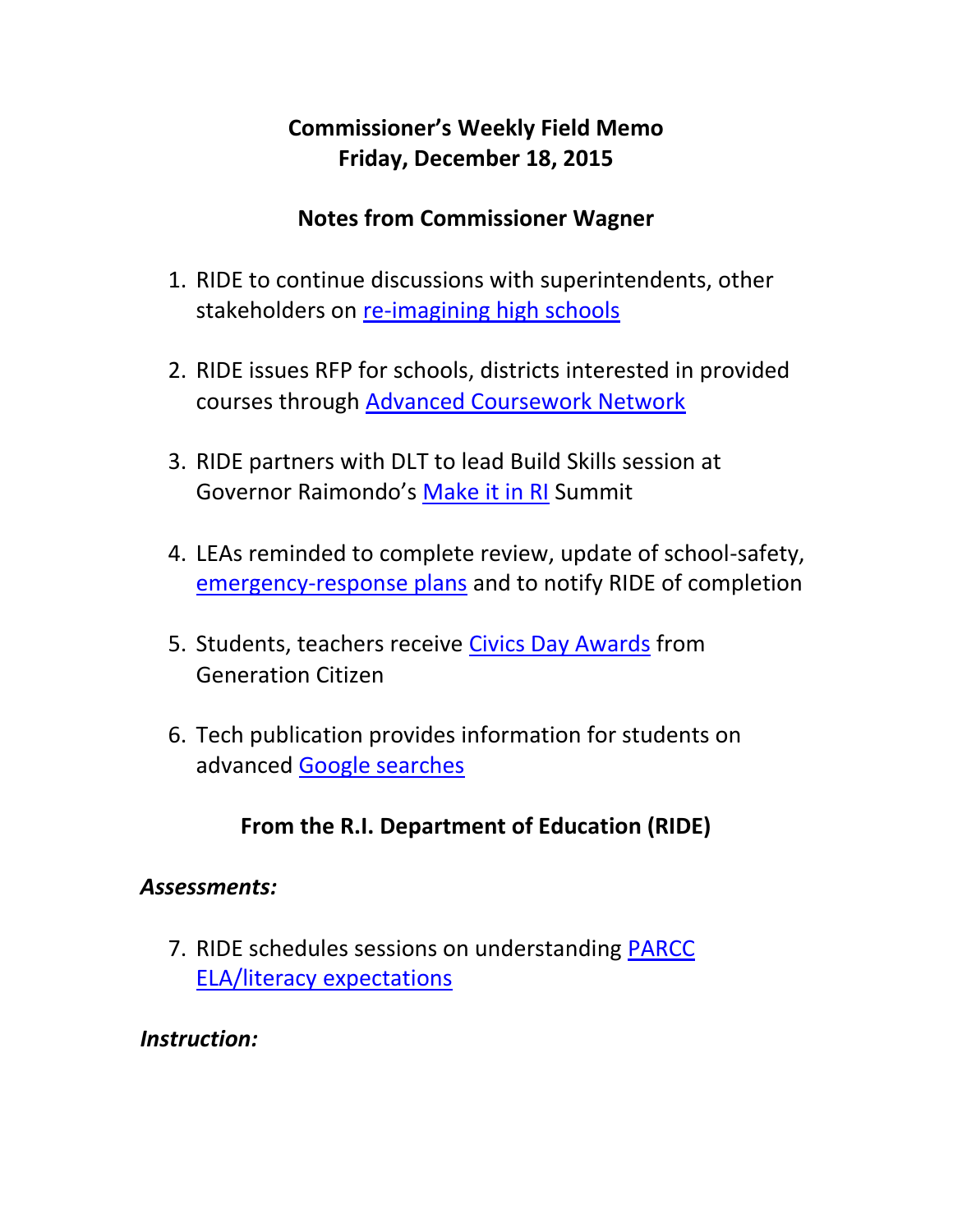8. Literacy professionals invited to join Rhode Island [Literacy](#page-8-0)  **[Cohort](#page-8-0)** 

### **From the U.S. Department of Education**

- 9. U.S. Department of Education issues Dear Colleague letter, request for information on transition to [ESSA](#page-9-0)
- 10. Civil Rights Office provides guidance on [Title IX](#page-9-0) and single-sex programs

## **From other state agencies and offices**

11. Students invited to participate in National Center for [Missing & Exploited Children](#page-11-0) poster contest

## **From other organizations**

- 12. RISSA schedules training session on [school safety,](#page-12-0) risk assessment
- 13. Educators invited to attend Rhode Island Middle Level [Educators](#page-13-0) conference on strategic plan, Secondary School Regulations
- 14. Registration opens for New England Secondary School Consortium conference on [high-school redesign](#page-13-0)

**Action Item Calendar**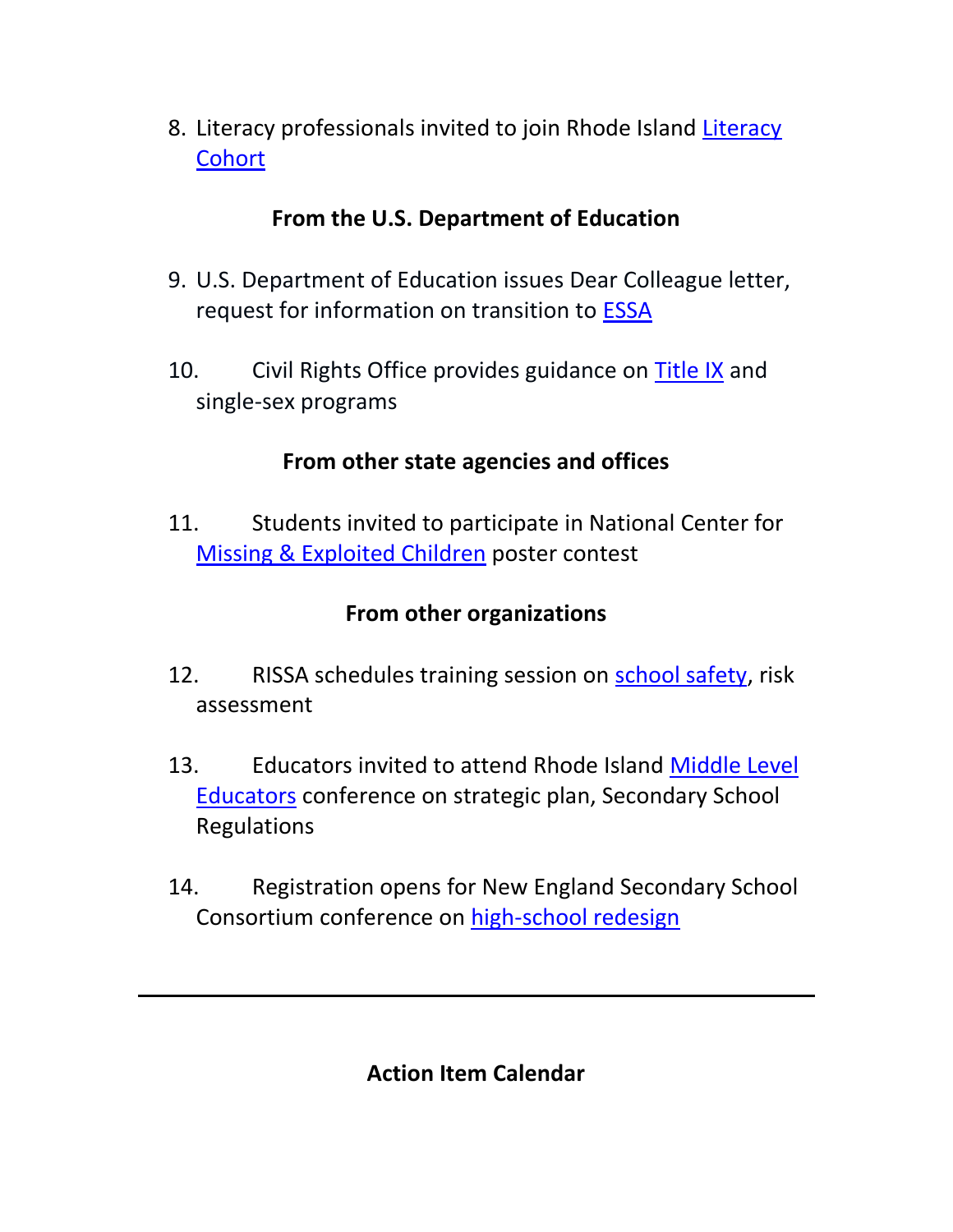# **Notes from Commissioner Wagner**

# <span id="page-2-0"></span>**1. RIDE to continue discussions with superintendents, other stakeholders on re-imagining high schools**

The RIDE team is glad that we had an opportunity to meet with you for an initial discussion about re-imagining our high schools and about the opportunity to redesign our diploma system, especially in regard to the use of statewide assessments as a component of the graduation requirements.

Last week the Council on Elementary and Secondary Education discussed the need to change the date by which students must succeed on state assessments in order to earn a high-school diploma. Under the current [Secondary Regulations,](http://sos.ri.gov/documents/archives/regdocs/released/pdf/DESE/7925.pdf) students will have to meet a state-assessment requirement beginning with the Class of 2020 – students currently in grade 8. Because some of these students will be taking high-school assessments this spring, before we will have finalized any potential changes to the graduation requirements, we are proposing that the Council hold back on implementing the regulations at least until the Class of 2021.

In our meeting with you on Wednesday morning, we exchanged a number of proposals and ideas. It will be important to continue this discussion among us over the coming weeks, and we are committed to doing so. We have also scheduled meetings with a number of stakeholder groups so as to get a broad spectrum of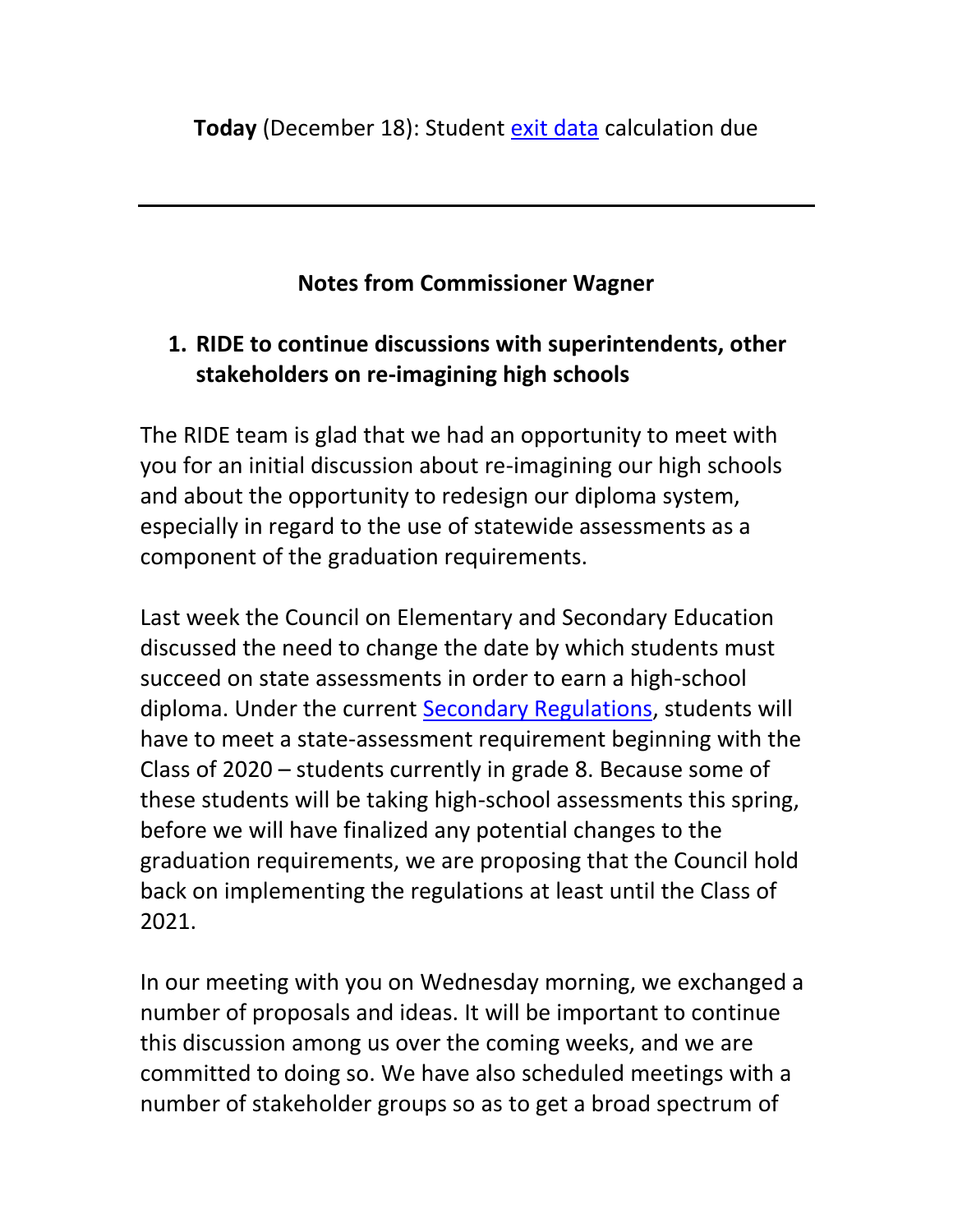input and ideas from many Rhode Islanders as we consider how to open opportunities and pathways for our students while maintaining academic rigor and high expectations for student achievement.

# <span id="page-3-0"></span>**2. RIDE issues RFP for schools, districts interested in provided courses through Advanced Coursework Network**

As noted in a Field Memo last month, beginning in the fall of 2016 our public secondary schools will have the opportunity to expand the advanced-level coursework available to their students through a new initiative, the Advanced Coursework Network. Students in schools and districts that join the network will be able to take advanced-level, credit-bearing courses offered by a wide range of approved providers at no cost to themselves or their families, subject to available state and district funds

We have just issued a Request for Proposals for those interested in providing courses through the Advanced Coursework Network. If you are interested, please go to [www.ride.ri.gov/advancedcoursework](http://www.ride.ri.gov/advancedcoursework) to download a Network Provider Application Kit.

Enriching experiences through advanced coursework helps students get a head start on postsecondary success, master the skills required of a lifelong learner, and be prepared for jobs in sectors critical to the future prosperity of Rhode Island. Because of limited time and resources, however, districts and schools have often been unable to meet the diversity of needs for all students. The Advanced Coursework Network will build upon other district efforts, such as Prepare Rhode Island and blended-learning initiatives, to provide another tool to help you meet this need by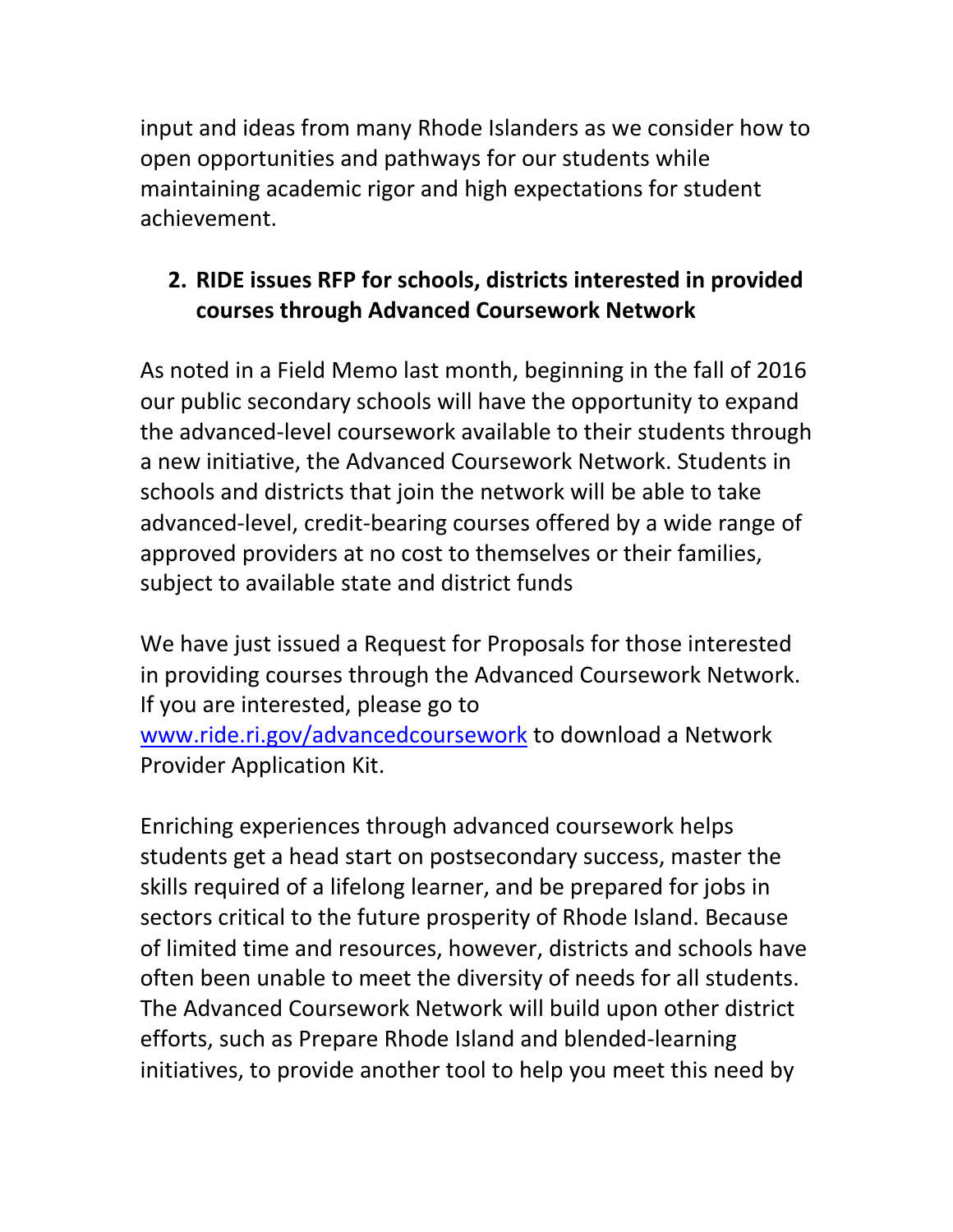creating opportunities for Rhode Island students to envision and pursue their own pathway toward graduation and success.

If you have questions about the network, please contact Steve Osborn, Chief of our Division of Accelerating School Performance, at [Stephen.Osborn@ride.ri.gov.](mailto:Stephen.Osborn@ride.ri.gov)

# <span id="page-4-0"></span>**3. RIDE partners with DLT to lead Build Skills session at Governor Raimondo's Make it in RI Summit**

Thank you to those who were able to join us on Wednesday at Governor Raimondo's Make it in RI Summit: Year One – It's Working. We partnered with Scott Jensen, the director of the Department of Labor and Training, for an informative breakout session on Building Skills – preparing students for success in postsecondary education and challenging careers and aligning our career-preparation programs with the anticipated needs of the Rhode Island economy. We appreciate suggestions offered during our breakout session, and we and Governor Raimondo are eager to receive further ideas and feedback on how to prepare our students for career success. You can see further information about the summit here:

# [https://www.youtube.com/watch?v=Si599wRaW5E&feature](https://www.youtube.com/watch?v=Si599wRaW5E&feature=youtu.be) [=youtu.be](https://www.youtube.com/watch?v=Si599wRaW5E&feature=youtu.be)

<span id="page-4-1"></span>**4. LEAs reminded to complete review, update of schoolsafety, emergency-response plans and to notify RIDE of completion** 

Last year, legislation passed that requires all school committees to review and update their school-safety and emergency-response plans every year. You are expected to complete these reviews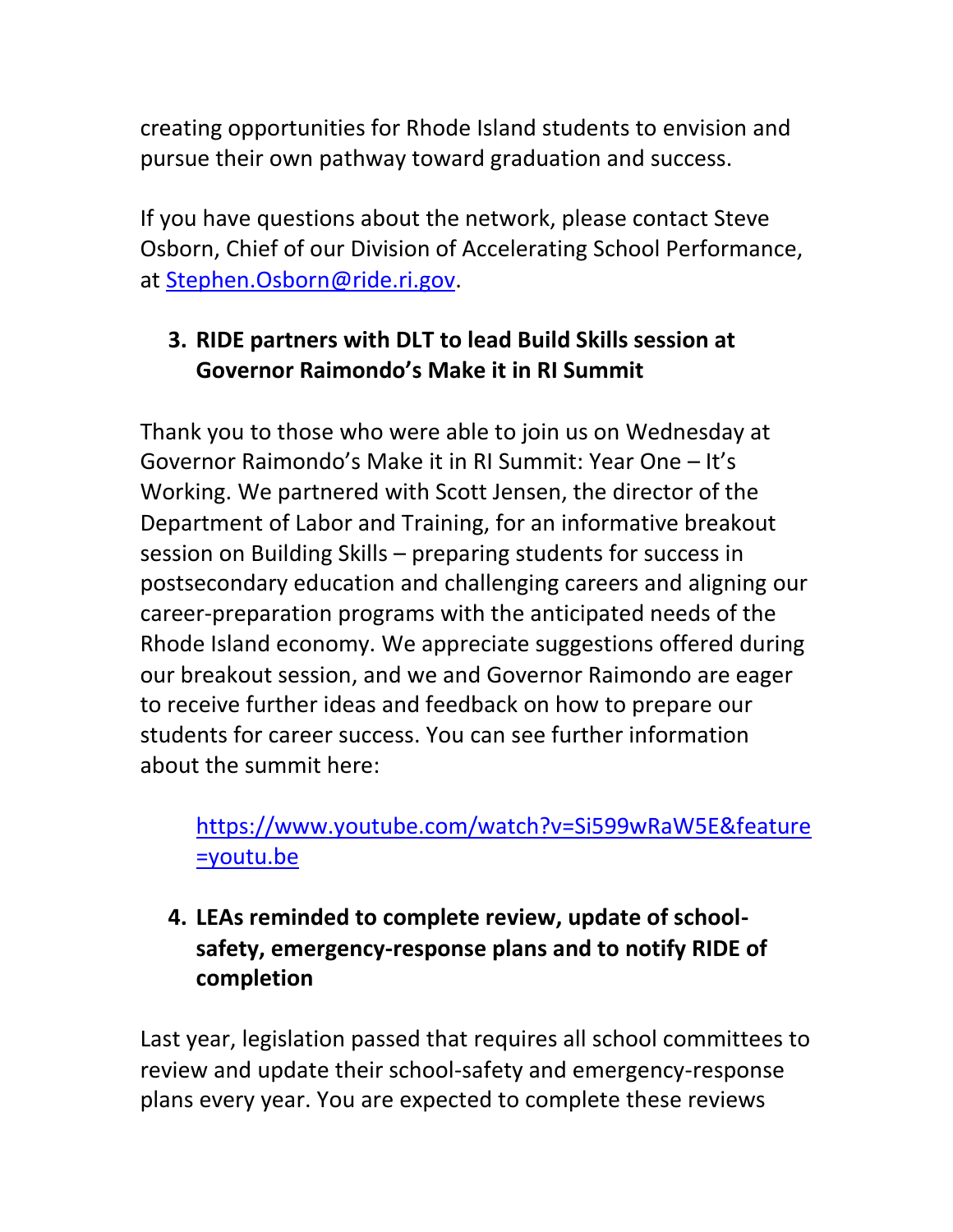annually by November 1. If you have not done so already, please make sure to go to e-RIDE and indicate when your LEA has complied with this law. (RIGL 16-21-25)

By end of the year, RIDE must report to the Speaker of the House, the Senate President, and the Governor that all LEAs have completed these required updates and review.

I also want to remind you that two other bills passed last year dealing with emergency drills and the public records act.

One statute requires schools to conduct emergency-egress drills every month. (Schools must not conduct these drills at the end of the year; they must conduct at least one drill each month while school is in session.) Schools must also conduct two lockdown drills, one in September and one in January. Your schools should coordinate these lockdown drills in conjunction with local police "whenever possible." (RIGL 16-21-4[a]).

Schools must also provide written reports to RIDE upon completion of these emergency drills. The fire marshal, assistant deputy fire marshal, or a local fire official may require that a fire drill be conducted in his or her presence. (RIGL 16-21-4[f])

Other legislation passed last year exempts from the public records and the open meetings acts all meetings of school-safety teams and documents that these teams produce. (16-21-25)

# **5. Students, teachers receive Civics Day Awards from Generation Citizen**

RIDE congratulates the students and teachers who received Civics Day awards from Generation Citizen – Rhode Island. Anyla Lee,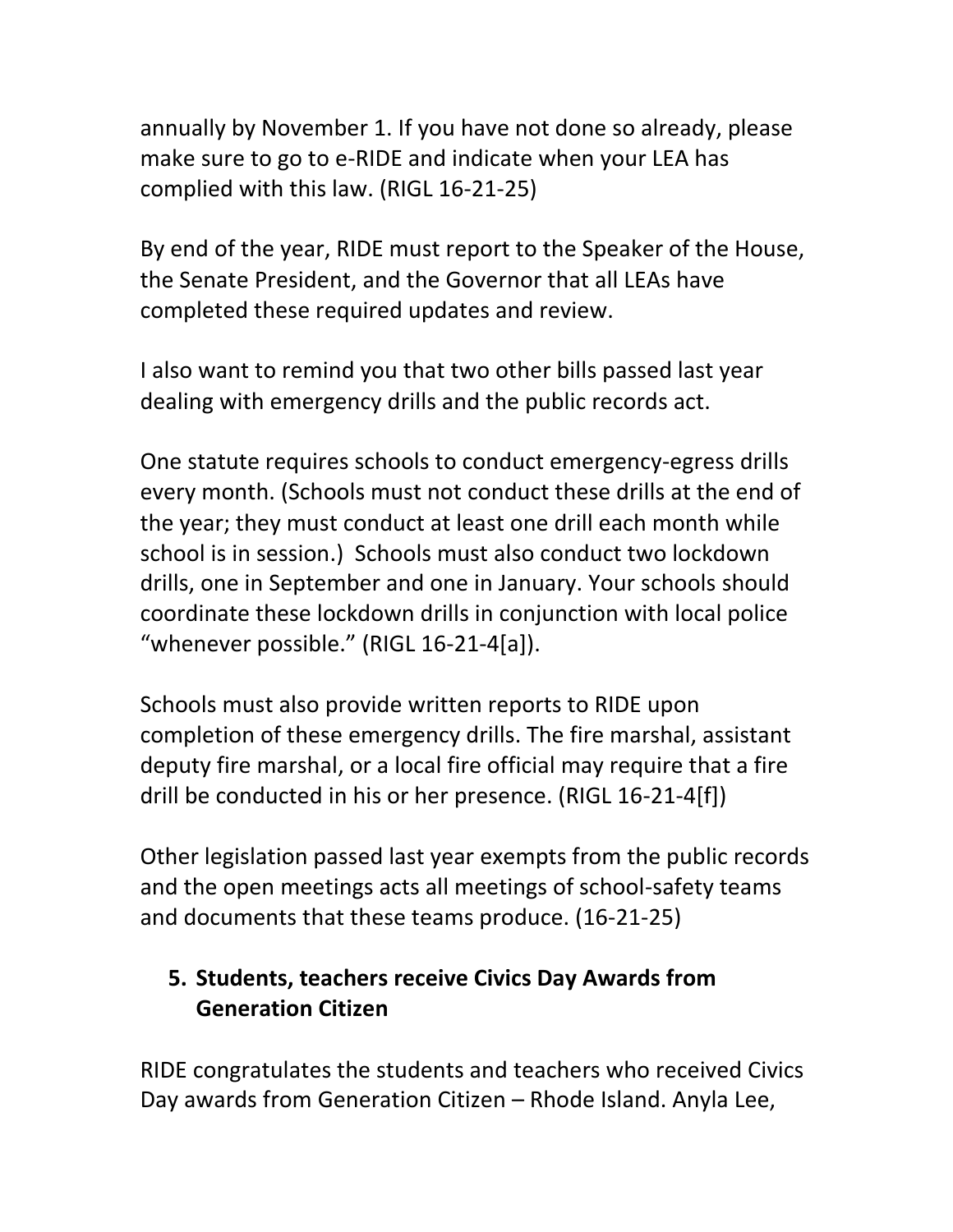from DelSesto Middle School (Providence), received the Student Change Maker Award, and Ryan Connole, also from DelSesto, received the Teacher Change Maker Award. Class Change Maker Awards went to the Roger Williams Middle School (Providence; teacher: Juanita Montes de Oca), which has advocated more English Language Learner certifications in the Providence schools, and to E Cubed Academy (Providence; teacher: Nancy Cresser), which has addressed disparate opportunities, particularly regarding education funding.

Other awards went to John Lancellotta and his students at DelSesto for their work on youth unemployment, Nancy Cresser and her students at E Cubed for their work on pedestrian safety during snow removal, Todd Creel and his students at Mount Pleasant High School (Providence) for their work on student-loan forgiveness, Fran Paradis and her students at Samuel Slater Junior High School for their work on counselling services to reduce bullying, and Tricia Webb and her students at Roger Williams Middle Schools for their work on social and emotional learning.

Generation Citizen is a nonprofit organization that works to empower youth across Rhode Island to become active and engaged citizens in their neighborhoods, cities, and state.

### <span id="page-6-0"></span>**6. Tech publication provides information for students on advanced Google searches**

The daily "tech news and innovation" publication eSchool News has published an article that provides tips and information on "the advanced Google searches every student should know":

[http://www.eschoolnews.com/2015/11/23/how-search](http://www.eschoolnews.com/2015/11/23/how-search-google-592/)[google-592/](http://www.eschoolnews.com/2015/11/23/how-search-google-592/)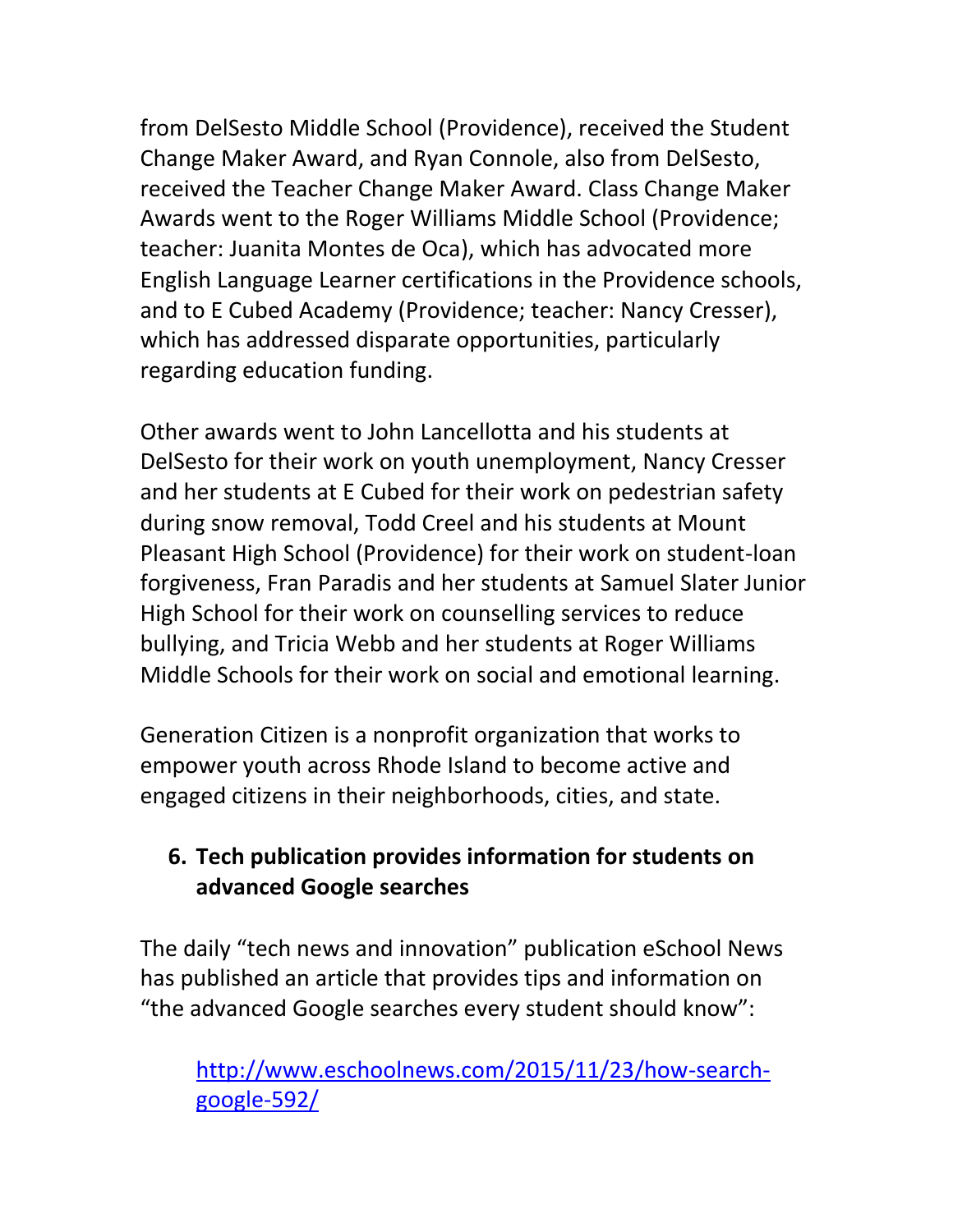### **From RIDE**

#### *Assessments:*

## <span id="page-7-0"></span>**7. RIDE schedules sessions on understanding PARCC ELA/literacy expectations**

RIDE announces opportunities for professional development regarding understanding PARCC ELA/literacy expectations. These sessions will provide educators the opportunity to strengthen their understanding of the PARCC ELA/literacy data that are available to them and also explore the PARCC released items and how these items (literary or informational) foster a deeper understanding of the standards.

Open Sessions for Understanding PARCC ELA/Literacy Expectations are scheduled throughout Rhode Island for individual educators or groups of educators from districts to attend. To help narrow the instructional focus, we will offer sessions that are focused on either literary *or* informational texts. You can register for the sessions here:

### <http://www.eride.ri.gov/workshopreg/main.aspx>

As in the past, if your LEA is interested in hosting a workshop for your educators, District Administrators are encouraged to contact Colleen O'Brien, at [colleen.obrien@ride.ri.gov,](mailto:colleen.obrien@ride.ri.gov) to schedule a date and begin planning for the session.

Coming soon: PARCC mathematics sessions!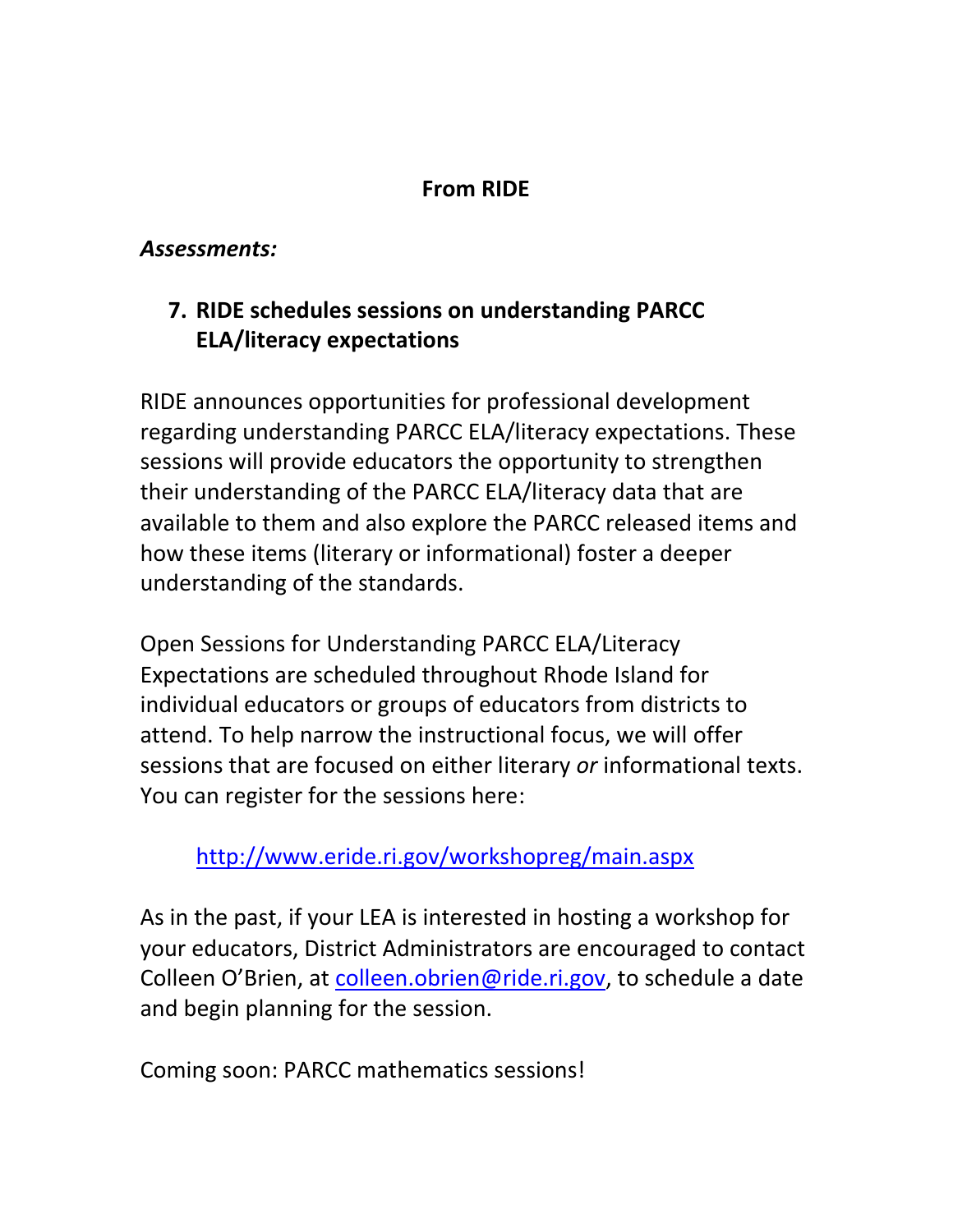#### *Instruction:*

### <span id="page-8-0"></span>**8. Literacy professionals invited to join Rhode Island Literacy Cohort**

Next week our 2016 Rhode Island Teacher of the Year Tracy L. LaFreniere will send this invitation to all literacy professionals, which you may feel free to share with literacy professionals in your school community:

As the 2016 Rhode Island Teacher of the Year, I have the unique honor and opportunity to represent all Rhode Island educators. As someone who has been working for 18 years as a Reading Specialist, I am particularly excited to connect with other literacy professionals throughout the state. One of my goals for this year is to create the Rhode Island Literacy Cohort, a cohort of literacy professionals, and this letter is an invitation to join this cohort.

Although we are the smallest state in the nation, we rarely have the opportunity to collaborate from district to district. My best hope is that this cohort will offer all Rhode Island literacy professionals a network of support while offering ongoing opportunities for professional growth. As we meet together to share the successes we celebrate and the challenges we face, we will create a community that engages in the active problem-solving needed to make a real difference for our struggling readers and writers.

Currently, there are many exciting initiatives that are aimed at supporting teachers in helping students to become successful readers. The adoption of the new Rhode Island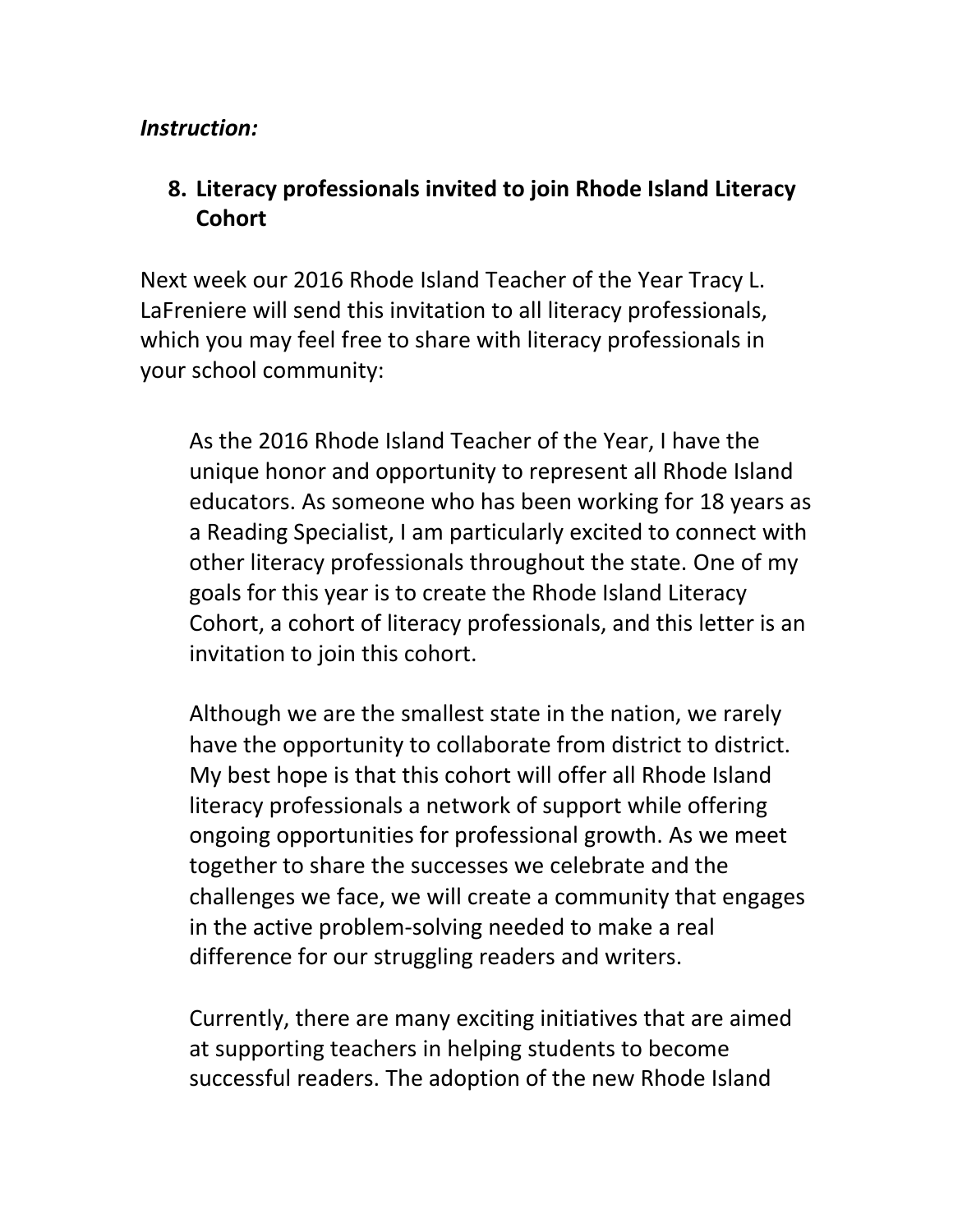Strategic Plan and the launch of the Rhode Island Campaign for Grade Level Reading are two initiatives that will guide future conversations about literacy teaching and learning. Joining together as a cohort will not only inform us about these initiatives, but will also allow us to offer expertise, experience, and voice to those conversations.

We are hoping you can join us for our first meeting on January 7, at the Rhode Island Foundation, from 4 to 5:30 p.m. To RSVP, please complete this [electronic survey.](https://docs.google.com/forms/d/1gkzcc-Yr-zN39494Hbx_pBt2oHQwHEnoKHdNoPLo-ok/viewform)

Although I have done my best to distribute this invitation, please forward to any Rhode Island Reading Specialist or Literacy Coach you feel would be interested in joining. I truly look forward to collaborating with you this year to make a difference for our students. Learning to read, and learning to love reading, is the right of every student and together we have the power to make that happen. If you have any questions at all, please don't hesitate to contact me, at [Tracy.Lafreniere@ride.ri.gov.](mailto:Tracy.Lafreniere@ride.ri.gov)

#### **From the U.S. Department of Education**

### <span id="page-9-0"></span>**9. U.S. Department of Education issues Dear Colleague letter, request for information on transition to ESSA**

The [U.S. Department of Education](http://www.ed.gov/) today took the first steps toward implementing the [Every Student Succeeds Act \(ESSA\),](http://www.ed.gov/esea?src=press-release) which President Obama signed into law last week to reauthorize the Elementary and Secondary Education Act of 1965 and replace key requirements of the outdated No Child Left Behind Act of 2001.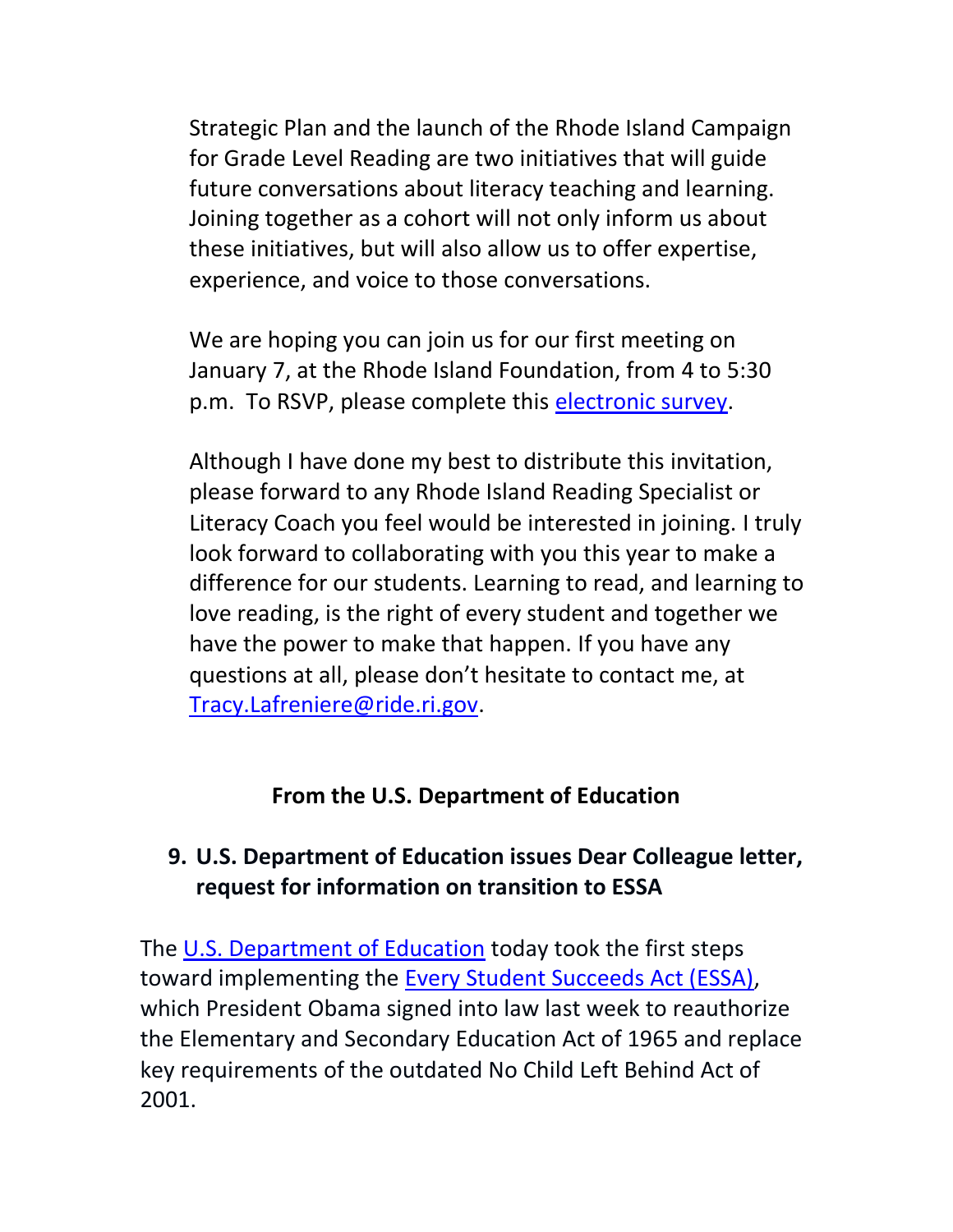The U.S. Department of Education launched the rulemaking process by publishing in the *Federal Register* a [Request for](https://s3.amazonaws.com/public-inspection.federalregister.gov/2015-32178.pdf)  [Information](https://s3.amazonaws.com/public-inspection.federalregister.gov/2015-32178.pdf) seeking advice and recommendations for Title I regulations under ESSA.

The U.S. Department of Education also issued a [Dear Colleague](http://www2.ed.gov/policy/elsec/leg/essa/transition-dcl.pdf) [Letter](http://www2.ed.gov/policy/elsec/leg/essa/transition-dcl.pdf) to states to clarify some initial steps as states, districts, and schools transition to the new law and signal its commitment to facilitating a smooth transition to the new law—with minimal disruption to students, families, teachers, and schools—while ensuring compliance with all ESSA transition provisions.

# **10. Civil Rights Office provides guidance on Title IX and single-sex programs**

The U.S. Department of Education [Office for Civil Rights](http://www2.ed.gov/about/offices/list/ocr/index.html) this week released guidance in the form of a [Dear Colleague Letter](http://www2.ed.gov/about/offices/list/ocr/letters/colleague-201512-voluntary-youth-service-organizations.pdf) detailing schools' responsibilities under Title IX when partnering with certain outside organizations that provide single-sex programs to a school district's students. The letter explains the circumstances under which a school district may work lawfully with "voluntary youth-service organizations" under Title IX.

The new guidance reminds schools that Title IX prohibits school districts from providing significant assistance—such as financial support, staff, equipment, and facilities—to any outside organization that discriminates on the basis of sex, unless Title IX excepts the organization from its reach. The letter explains that Title IX does not apply to the membership practices of voluntary youth-service organizations even when they receive significant assistance from a school district. In order for an organization to qualify for this exemption, its membership must be voluntary, traditionally limited to members of one sex, and principally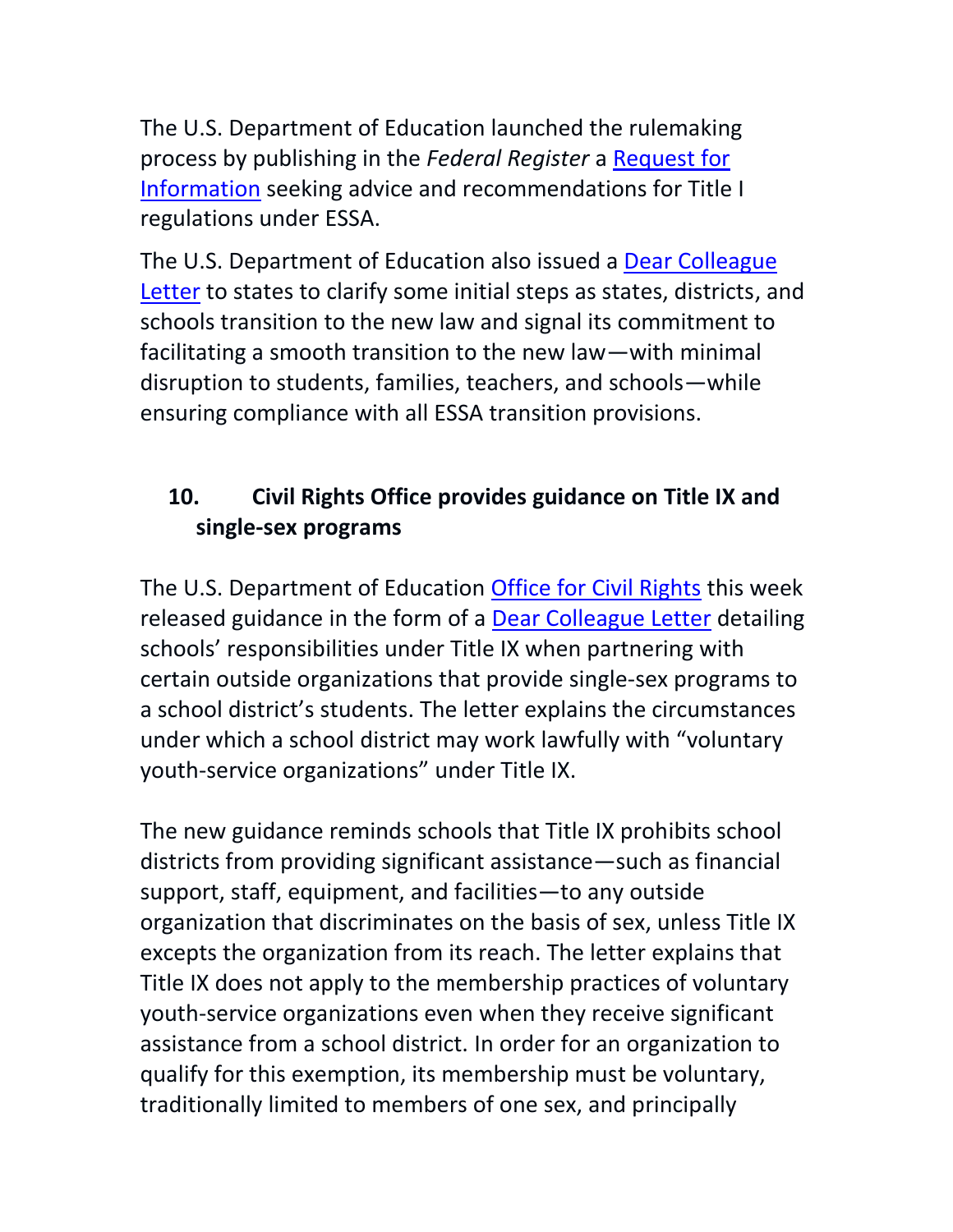limited to persons under age 19. The organization also must facilitate public-service opportunities for its members.

Finally, the letter clarifies that, even though Title IX allows a school to provide significant assistance to a voluntary youthservice organization, the district still has a Title IX obligation to ensure that girls and boys have comparable educational opportunities overall.

## **From other state agencies and offices**

# <span id="page-11-0"></span>**11. Students invited to participate in National Center for Missing & Exploited Children poster contest**

The State Police invite grade-5 students to participate in the National Center for Missing & Exploited Children (NCMEC) poster contest.

Contest rules:

- Applicants must be in the fifth grade.
- Artwork should reflect the theme "Bring Our Missing" Children Home." This phrase must appear somewhere on the poster. The theme may be depicted in the students' artwork through one illustration or a combination of illustrations (e.g., signs and symbols, people, abstract, industry, wildlife, etc.).
- The theme must be depicted visually and can be created using media such as acrylics, watercolor, pencils, charcoal, magic markers, spray paint, crayons, and pastels. Digitally produced images, collages, cut-outs, and stamping will not be eligible for consideration.
- The finished poster must measure 8½ x 14 inches.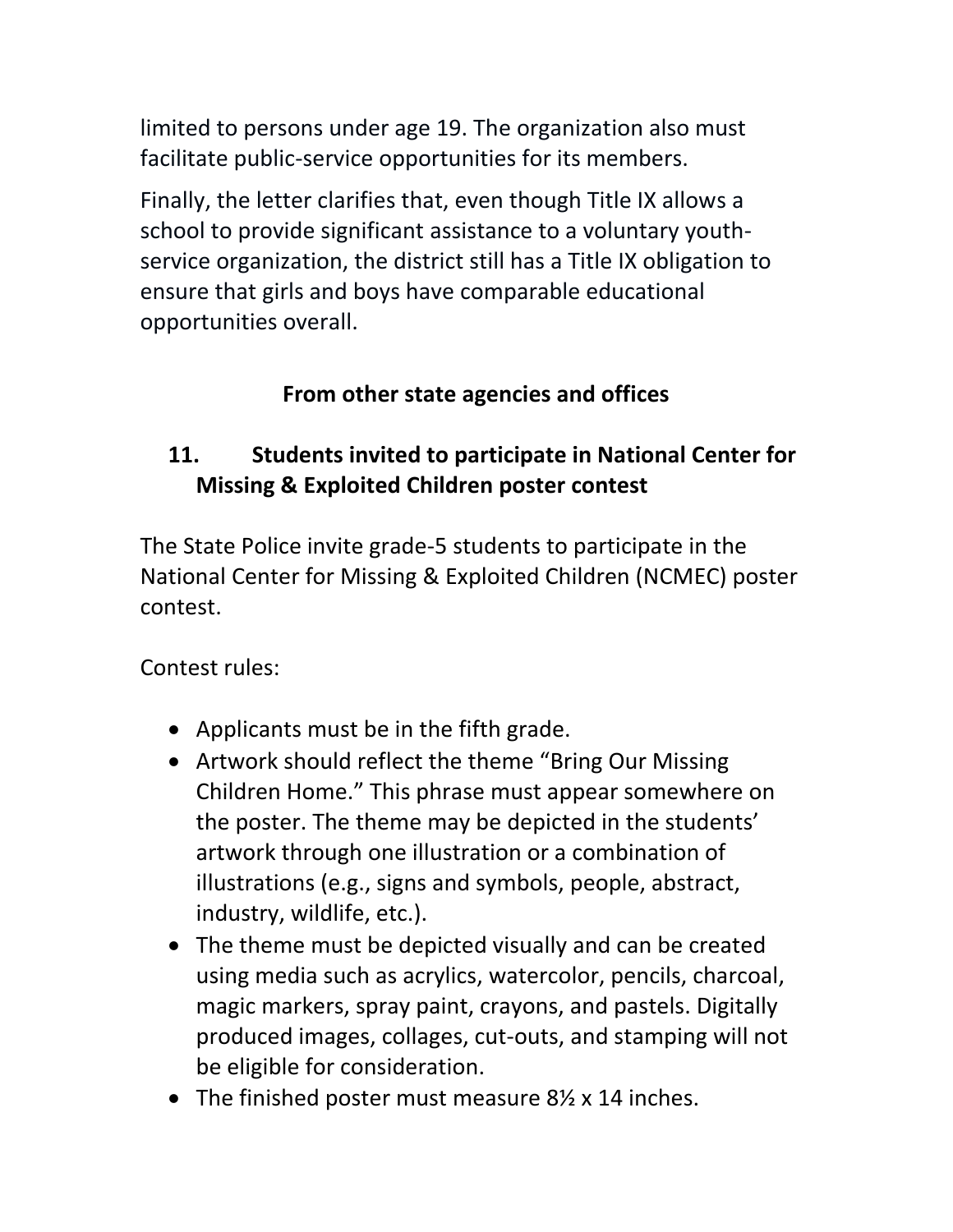The poster must be submitted with a completed application, which includes a description of the poster and a brief biography of the artist, either written legibly or typed.

We suggest that schools have their own contest to select an entry to submit for the statewide selection. The statewide winner will be eligible for a national-level award.

All state entries must be received or postmarked **by February 17**. Mail entries to:

> Rhode Island State Police Attn: Detective Jonathan Elliott 311 Danielson Pike North Scituate, R.I. 02857

NCMEC has provided additional information regarding their 2016 National Missing Children's Day poster contest; all materials and information are available for download at:

[http://mecptraining.org/educate/national-missing](http://mecptraining.org/educate/national-missing-childrens-day/poster-contest-resources/)[childrens-day/poster-contest-resources/](http://mecptraining.org/educate/national-missing-childrens-day/poster-contest-resources/) .

### **From other organizations**

## <span id="page-12-0"></span>**12. RISSA schedules training session on school safety, risk assessment**

The Rhode Island School Superintendents' Association (RISSA) invites representatives from all school districts to participate in a School Safety Risk Assessment Training Session.

*What is the session?:*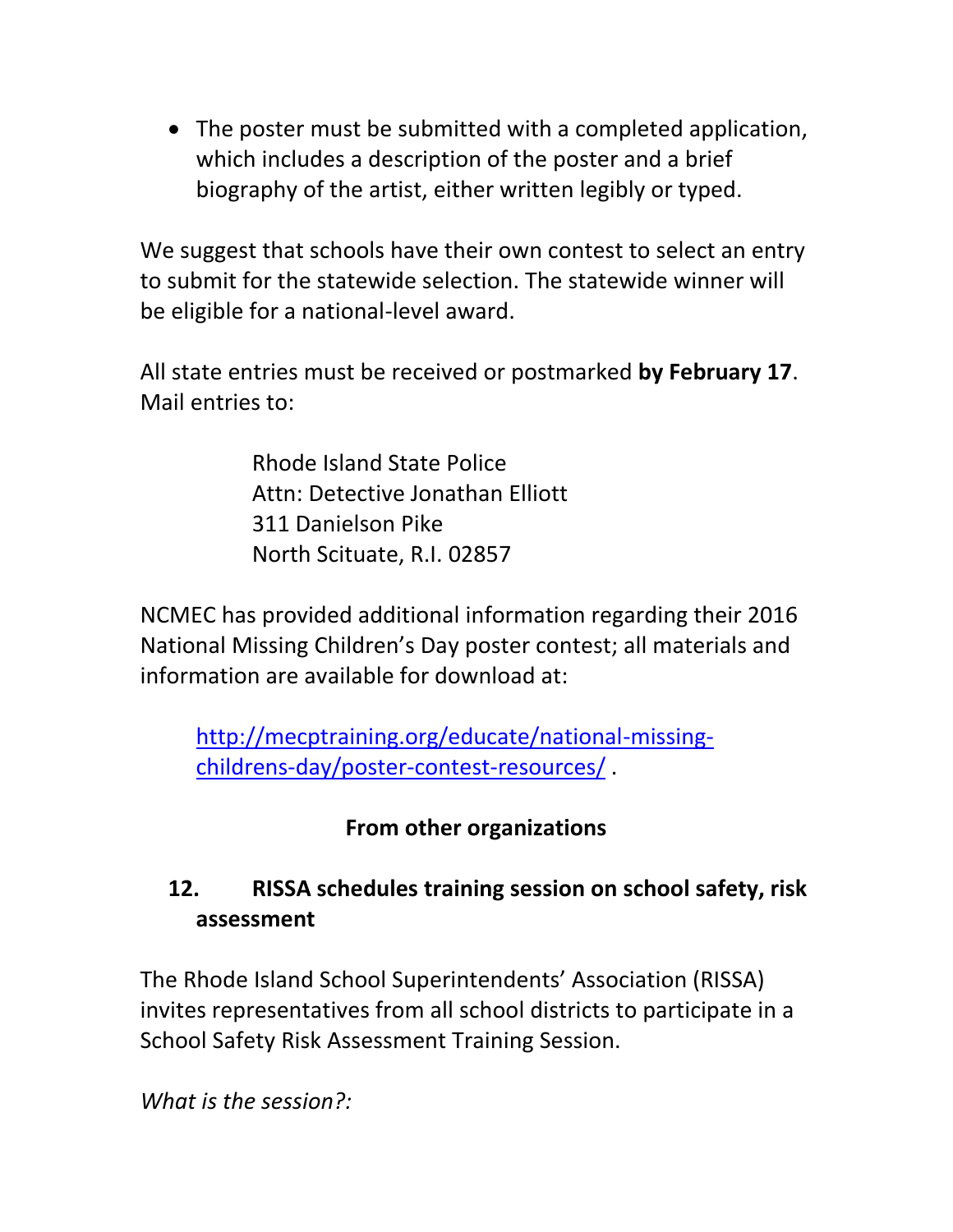Training for mandated school safety and risk assessments (RIGL – 16-21-23)

*Who is the trainer?:* Lieutenant Derek Borek, Rhode Island State Police

*Where and when is the session?:*  **January 26**, from 9 to 11:30 a.m., at Cranston High School West.

*Who should attend?:*

One or two School Safety Representatives from each district, who will be able to bring the information back to the district administration to facilitate further training.

*What is the cost?* None. Training is free.

*RSVP:*

- Please reply using the Google Sheets Reservation Form or to Larry Filippelli (RISSA liaison to School Safety Committee) at 647-4100 no later than **January 19**.
- Please [CLICK HERE](https://docs.google.com/spreadsheets/d/1nIemV8OfYi3ohn5wLltOcqbU8r7MmCpMigjwxUDJ4LU/edit?usp=sharing) for the Google Sheets Reservation Form for the January 26 session at Cranston High School West.

# <span id="page-13-0"></span>**13. Educators invited to attend Rhode Island Middle Level Educators conference on strategic plan, Secondary School Regulations**

All educators are invited to attend Connecting the Middle Level, the 13<sup>th</sup> annual Rhode Island Middle Level Educators winter conference. Dr. Ken Wagner will be the keynote speaker, and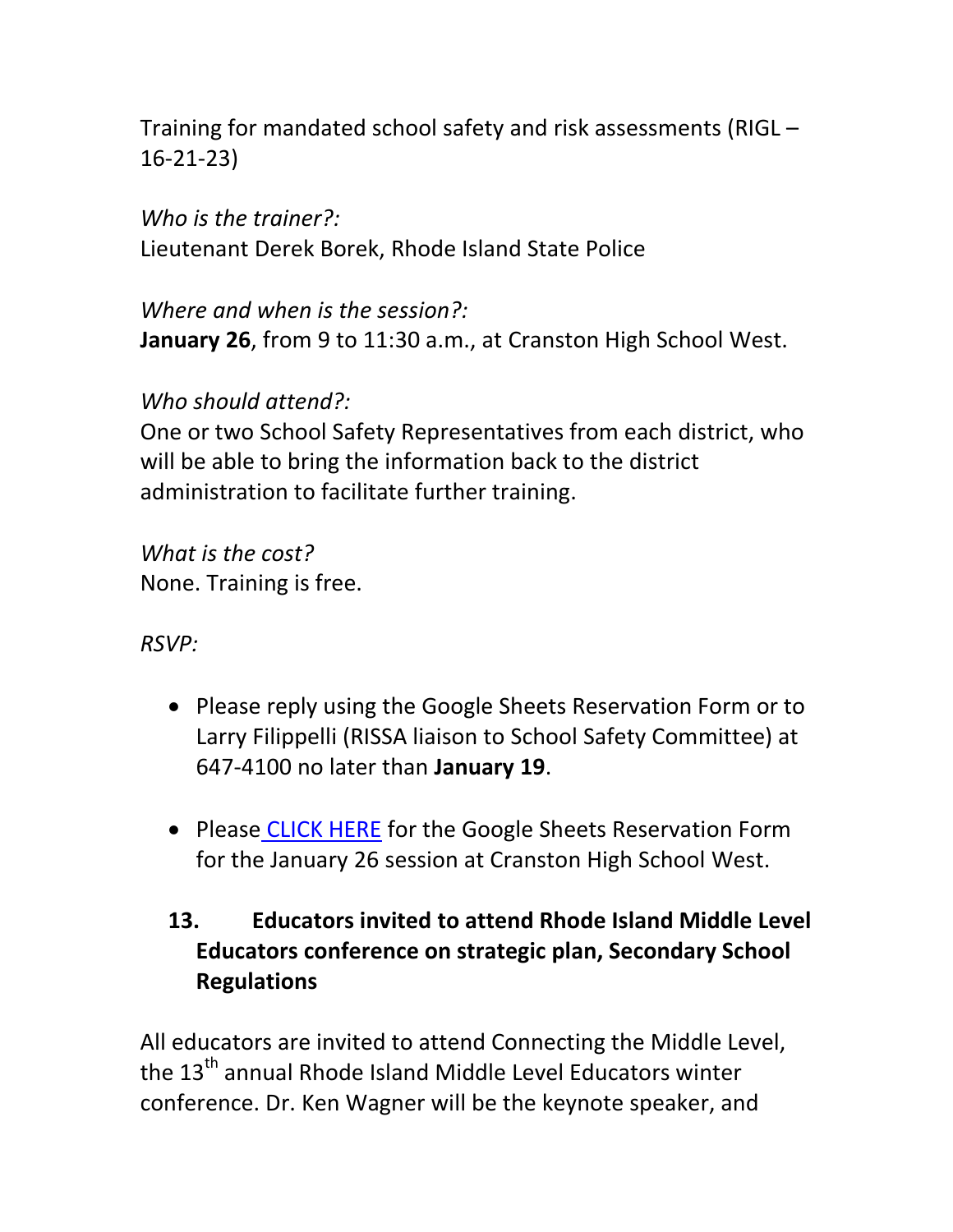workshops will focus on issues prioritized in the Rhode Island Strategic Plan for Public Education and in the Secondary School Regulations. Some examples include personalization, blended learning, and proficiency-based teaching and learning.

The conference will take place on **January 30**, from 8 a.m. to 1:30 p.m., at the Archie R. Cole Middle School, 100 Cedar Ave., East Greenwich. For more information, contact:

[rimle.communications@gmail.com.](mailto:rimle.communications@gmail.com)

# 14. **Registration opens for New England Secondary School Consortium conference on high-school redesign**

High School Redesign in Action is the New England Secondary School Consortium's seventh annual conference for educators to share success stories, exchange best practices, and continue to build momentum for innovations that will prepare all students for success in the colleges, careers, and communities of the 21st century.

*When:* Thursday and Friday, **March 17 and 18** *Where:* Four Points by Sheraton, in Norwood, Massachusetts *Who:* Educators, students, policy-makers, and teams from middle schools and high schools, along with career-andtechnical education centers and postsecondary education from across the country engaged in school improvement.

Rhode Island schools schedule to lead sessions at the conference include the Alan Shawn Feinstein Middle School (Coventry), Blackstone Academy, and Woonsocket High School with Riverzedge Arts.